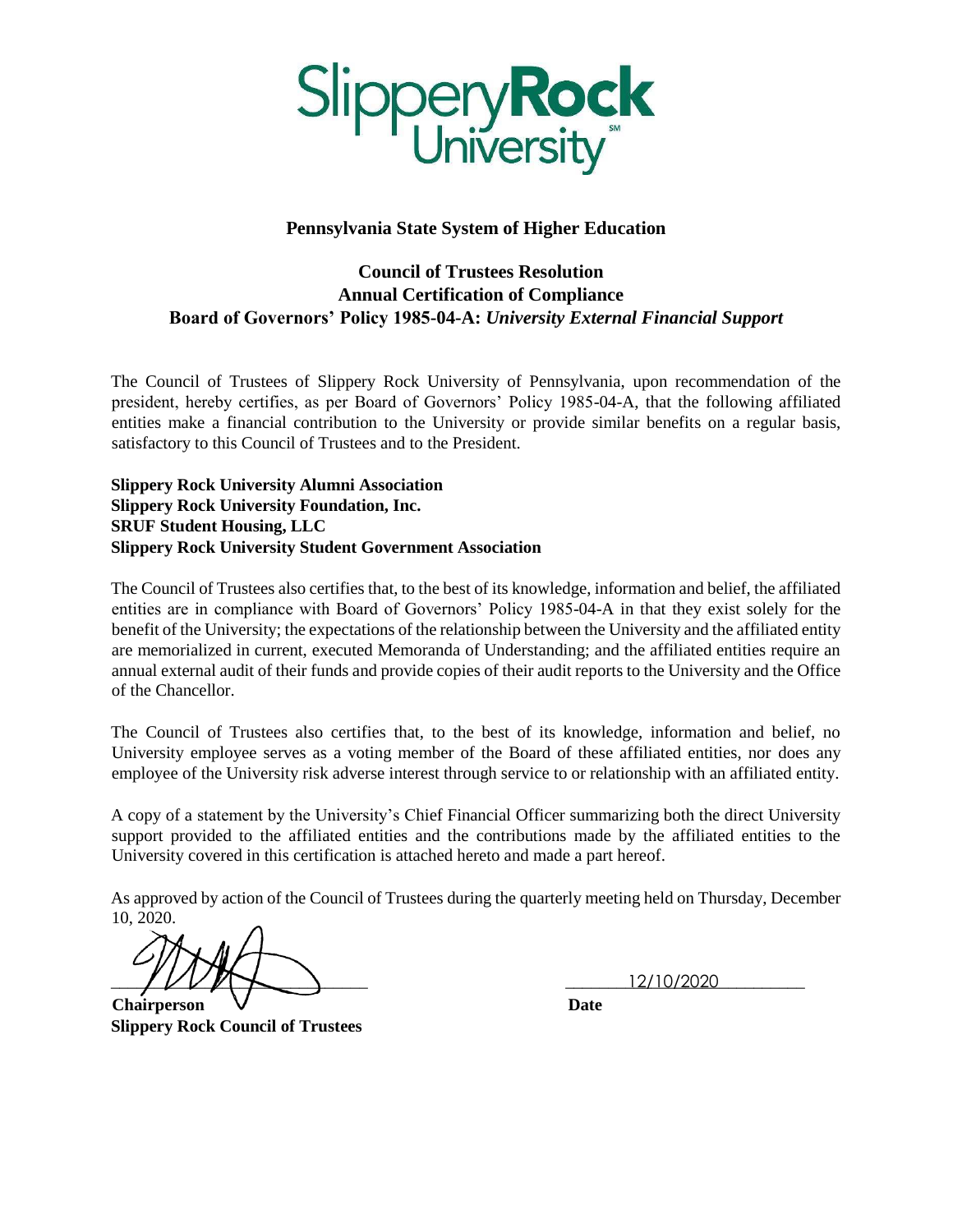**PASSHE Procedure/Standard Number 2013-15 Relationships with Affiliates**

| <b>SRUF Student Housing LLC</b> | <b>Contributions to the University</b>                                                                                                                     |  |                                                          | University support to Affiliate                                                                                                                                                                                                   |  |        |
|---------------------------------|------------------------------------------------------------------------------------------------------------------------------------------------------------|--|----------------------------------------------------------|-----------------------------------------------------------------------------------------------------------------------------------------------------------------------------------------------------------------------------------|--|--------|
|                                 | <b>Student Housing:</b><br>The residential suites provide an enhanced residential experience that assists in the<br>recruitment and retention of students. |  |                                                          | The University handles all property management, budget<br>management and purchasing. Property management and<br>purchases are reimbursed by the affiliate on an ongoing<br>basis. The University supplies financial data on these |  |        |
|                                 | Management Fee<br>University's portion of profits from privatized housing<br>Ground Lease                                                                  |  | 395,793<br>$\overline{\phantom{0}}$<br>49,735<br>445,528 | activities to the affiliate on a monthly basis.<br>Housing Office Space Rental                                                                                                                                                    |  | 18,422 |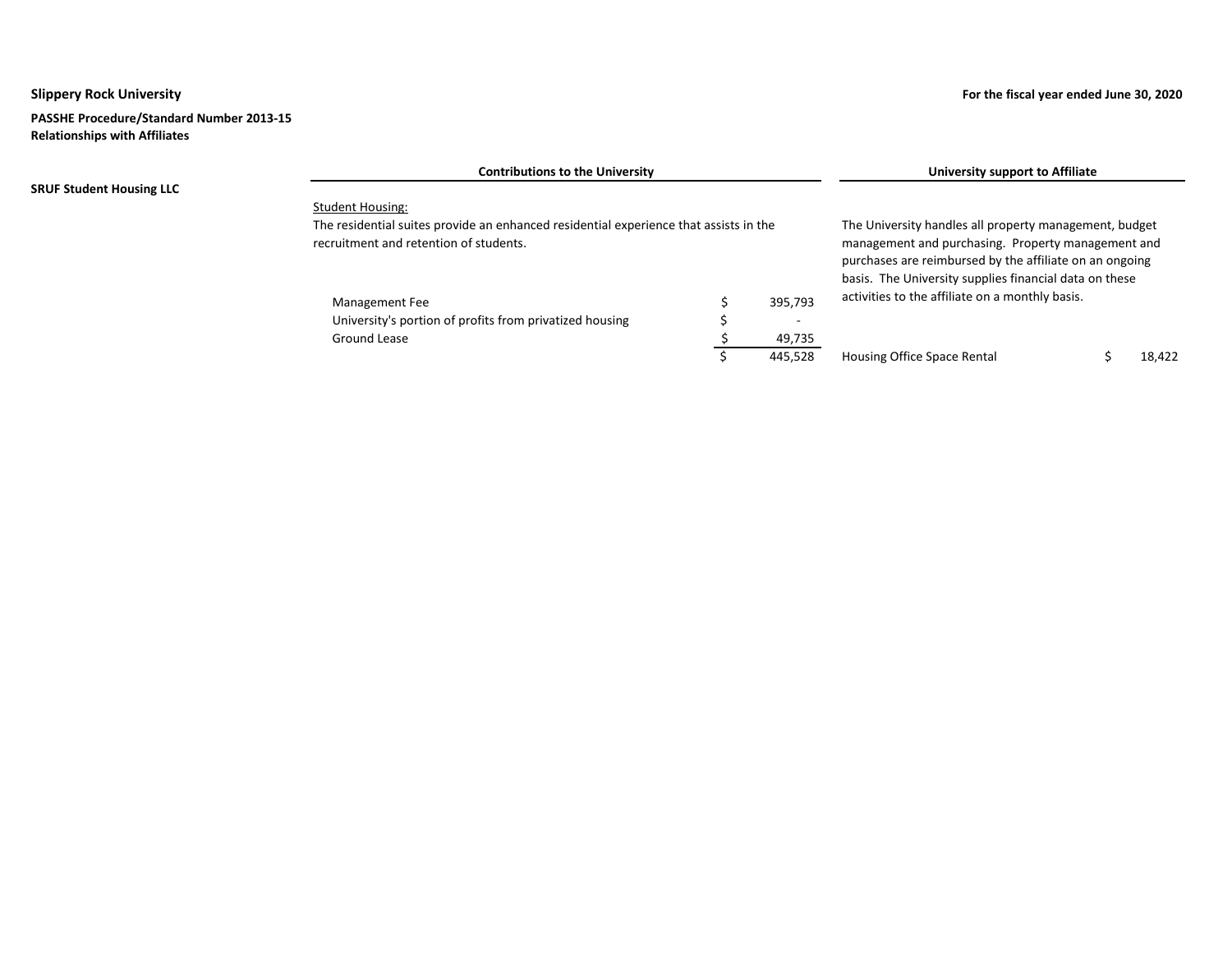**PASSHE Procedure/Standard Number 2013-15 Relationships with Affiliates**

|                                                    | <b>Contributions to the University</b>                                              | University support to Affiliate                                  |
|----------------------------------------------------|-------------------------------------------------------------------------------------|------------------------------------------------------------------|
| <b>Slippery Rock University Student Government</b> |                                                                                     |                                                                  |
| <b>Association (SGA)</b>                           | SGA offers programming and services that benefit the students                       | To enhance the ability of SGA to function effectively, the       |
|                                                    | and employees of SRU, including management and coordination                         | university provides SGA certain facilities and services:         |
|                                                    | of the following:                                                                   | Communications services, (i.e. telecommunications, postage)      |
|                                                    | <b>Student Clubs and Organizations</b>                                              | Facilities (i.e. office space, utilities)                        |
|                                                    | Bookstore and Inclusive Access Program                                              | Operational services (purchasing services, network connectivity) |
|                                                    | Preschool/Childcare Center (including employment opportunities to Education majors) | Inclusive Access program billing and related Banner IT support   |
|                                                    | <b>Vending Services</b>                                                             |                                                                  |
|                                                    | Food Pantry (Bob's Market)                                                          |                                                                  |
|                                                    | <b>Transportation/Shuttle Services</b>                                              |                                                                  |
|                                                    | <b>Student Positions</b>                                                            |                                                                  |
|                                                    | Fiscal administrative & support services for the above mentioned                    |                                                                  |

Contributions from and university support to affiliates are described in each respective Memorandum of Understanding.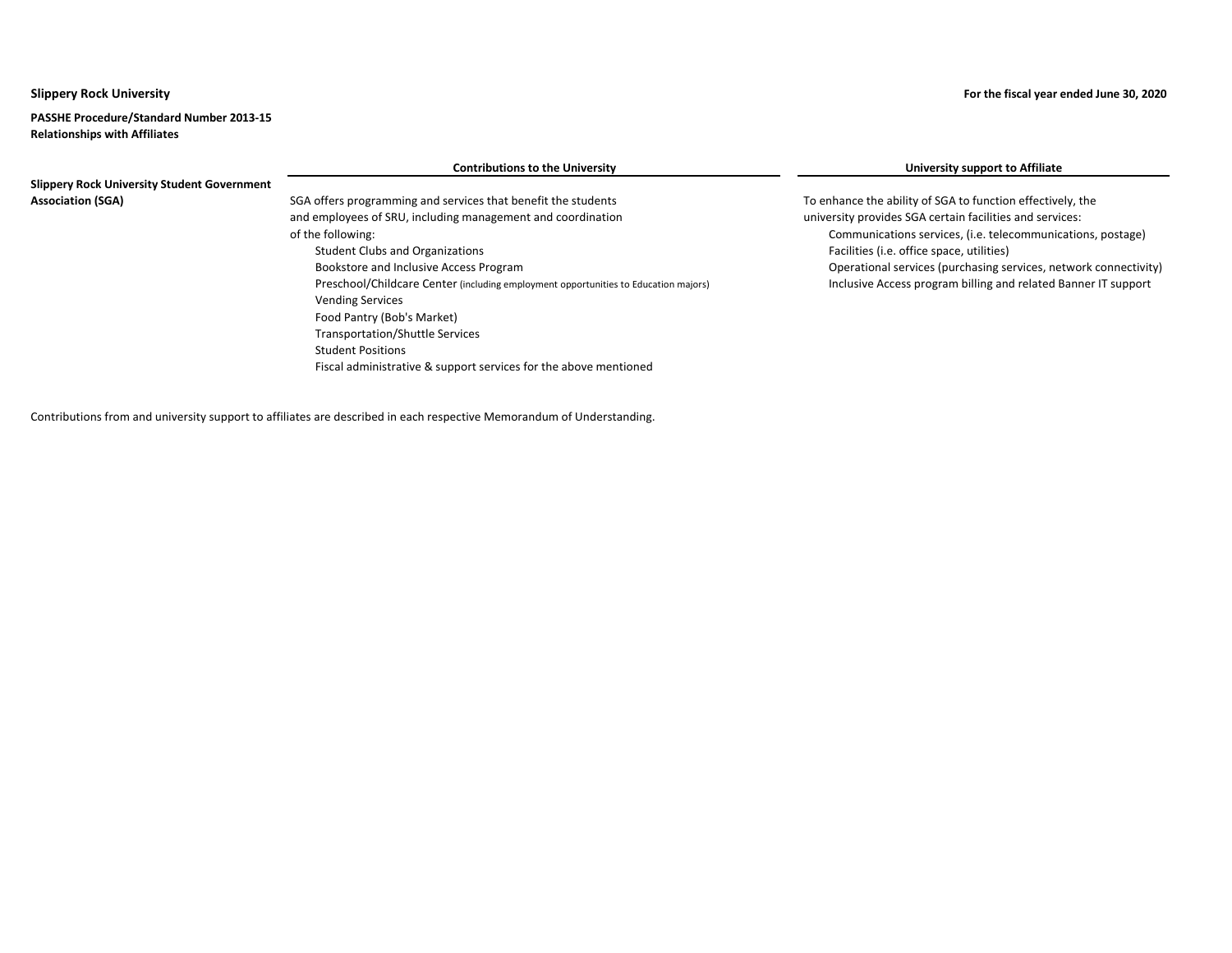## **PASSHE Procedure/Standard Number 2013-15 Relationships with Affiliates**

|                                            | <b>Contributions to the University</b> |             | University support to Affiliate                                                                                                                                          |  |           |  |
|--------------------------------------------|----------------------------------------|-------------|--------------------------------------------------------------------------------------------------------------------------------------------------------------------------|--|-----------|--|
| <b>Slippery Rock University Foundation</b> | Scholarships                           | \$2,931,406 | <b>Fundraising Service Purchase Contract</b>                                                                                                                             |  | 996,000   |  |
|                                            |                                        |             | <b>Computer Replacement</b>                                                                                                                                              |  | 2,653     |  |
|                                            |                                        |             | VP for Advancement Search (RPA)                                                                                                                                          |  | 14,725    |  |
|                                            |                                        |             | Provost Search (RPA)                                                                                                                                                     |  | 35,760    |  |
|                                            |                                        |             | <b>Grant Consultant</b>                                                                                                                                                  |  | 21,100    |  |
|                                            |                                        |             | Campaign Consultant (Bentz Whaley)                                                                                                                                       |  | 61,205    |  |
|                                            |                                        |             | Total                                                                                                                                                                    |  | 1,131,442 |  |
|                                            | Programs (2)                           | \$1,474,277 |                                                                                                                                                                          |  |           |  |
|                                            |                                        |             | To facilitate the administrative operations of the Foundation certain<br>services are provided by the university:                                                        |  |           |  |
|                                            | Total Charitable Gifts (3)             | \$3,017,707 | Clerical assistance (i.e. reception, typing, filing)<br>Facilities (i.e. office space, utilities) (1)<br>Operational services (i.e. network connectivity, mail/delivery) |  |           |  |

Notes:

(1) Facility rental income is addressed in a Facilities Use Agreement dated July 1, 2020.

(2) Within the program funds SRU Foundation provides are some funds generated through involvement with faculty and staff, including self-supporting programs and other activities pursuant to HEMA.

(3) Total charitable gifts reflects gift income received in the fiscal year, some of which consists of endowed scholarships and other restricted gifts that are not awarded in the current fiscal year ended June 30, 2020.